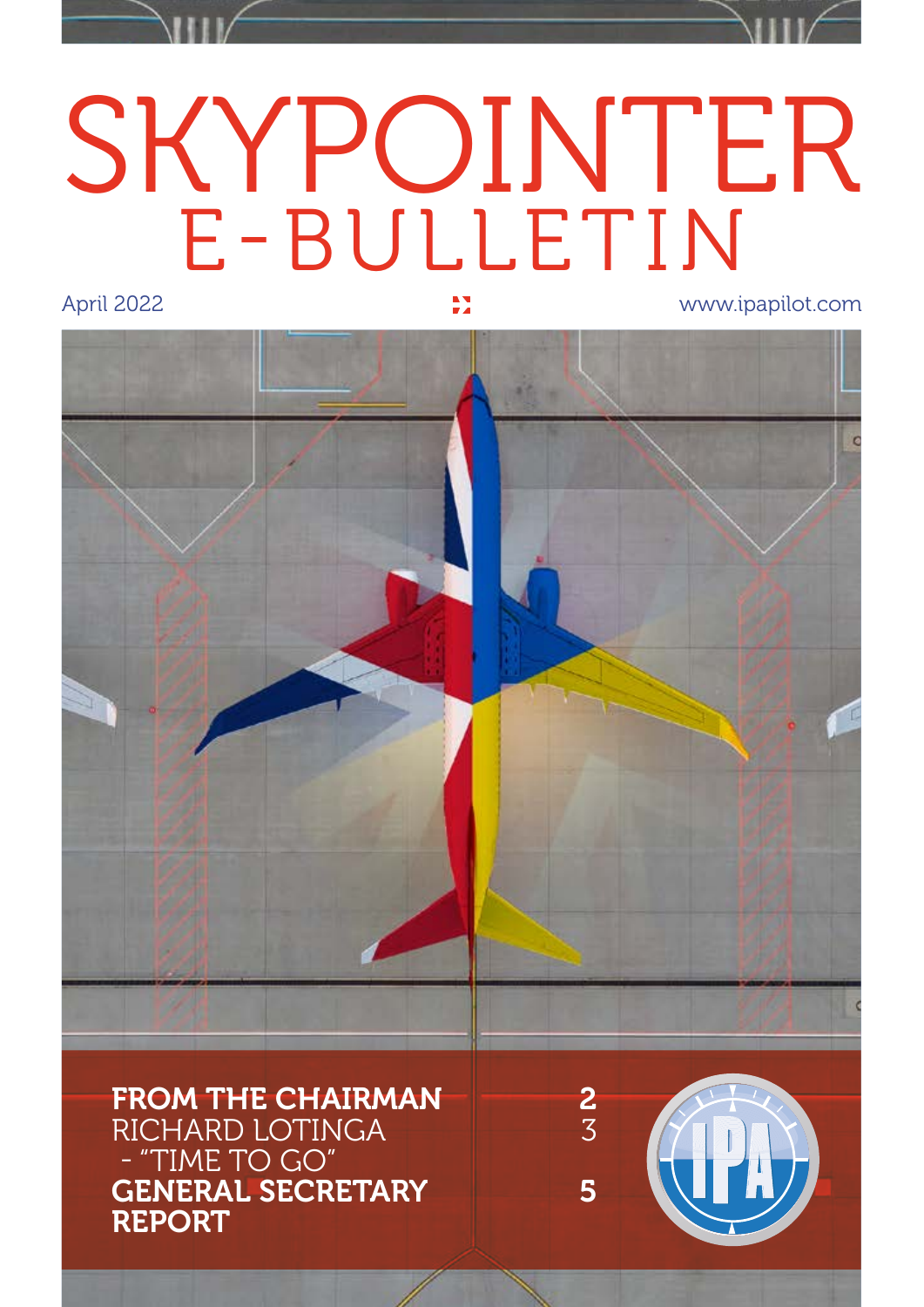#### FROM THE CHAIRMAN Luke Morgan

**Welcome to the second<br>
How much do you<br>
understand and contribute to your** quarter Skypointer. How much do you own company's culture?

My own company has recently changed its guiding principles and mission statement. The change has been well managed and strategised with a comprehensive introduction program of education and involvement. This demonstrates a true commitment to being a 'force for good' in guiding workforce actions, decisions and outcomes in the future.

Studies continue to examine company culture (including safety culture) as an evolving concept. The culture in an organisation is determined by the nature of its operations, behaviour that is considered satisfactory, the norms practiced by employees, and the integration and adaptation approaches within the organisation.

They further identify various factors that define company and safety culture. Artefacts such as posters, buildings, and décor tell a lot about the company culture. In addition, the values, beliefs and norms of the company as spelt out in its mission statement, principles and strategies identify its culture. It is these guiding principles (values and beliefs) that my company has reviewed, changed and implemented over the last few months.



Yes, there is an associated cost to this change, however, the company has taken a long-term view about outcomes and success. The review and change have certainly engaged the workforce and aligned our thinking which will help promote a well-defined and safe workplace culture.

The employees' values and behaviours shape a company culture and cultural meanings within the company are integrative. Culture, especially safety culture, comprises of distinct constructs such as leadership styles, management skills and knowledge, and workforce diversity all have a significant effect on company and safety culture.

Do you understand and more importantly believe in your own company's mission statement, guiding principles and that you are part of a safe, just and successful company culture?

Luke Morgan

Chairman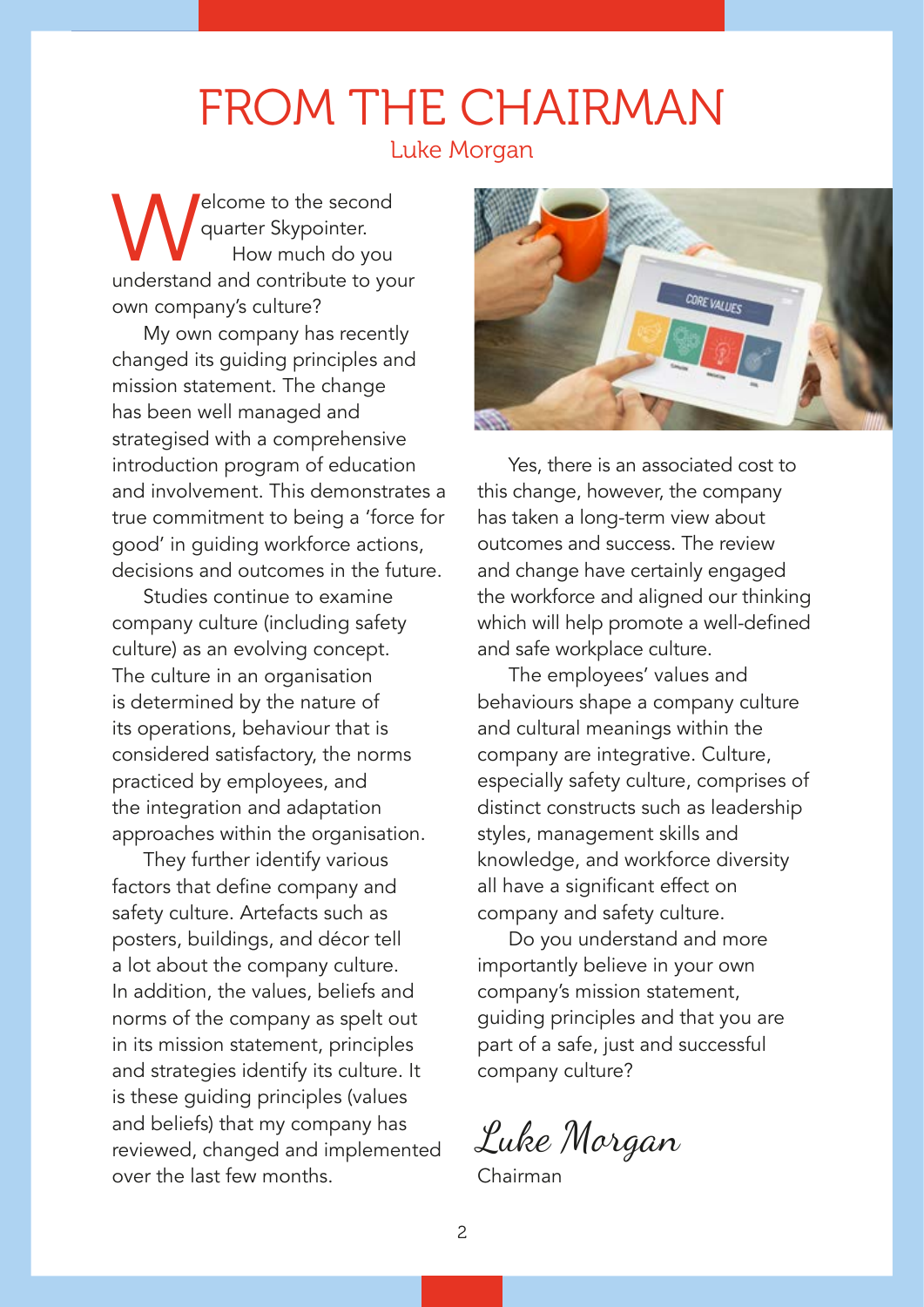#### RICHARD LOTINGA "TIME TO GO" By Richard Lotinga

Well that's it then. Time<br>to go. Having been in<br>14 and retired at 65, 4 years ago to go. Having been in aviation since the age of 14 and retired at 65, 4 years ago, it is time to move on and let a younger generation take my place.

I joined the IPA in 1993 and the Board, soon thereafter, having meetings at the Greyhound in Horley whilst operating out of the Beehive with Excalibur Airways. Not the longest serving member by far, Noel Baker takes that honour, but I have contributed my fair share.

Being part of the introduction of the IPF (IP Federation) and subsequently IPA(U) was definitely a positive as was the recruitment of Claire Pickford and Philip Flower who have done tremendous work on behalf of the IPA.

Some of our associations have had mixed benefits, films on 'Pilot Fatigue' and 'Air Contamination' have been well intentioned but may not have had the results that we desired. Equally, recruiting in aviation associated venues may have been fun (Headcorn no, Shoreham yes) but not as successful as we would hope in gaining new members.

Our AGMs were for a considerable period held at one venue, The George in Crawley. We tried Shoreham and hotels in the Gatwick area but it still made us too Gatwick centric, which to



be fair was where the IPA was born. Having been to Brooklands, Coventry and recently Duxford has allowed pilots from other bases at least the opportunity to see, hear and speak to our staff and Board members.

Our support for our members is now far ranging throughout the UK. Claire and Philip have helped at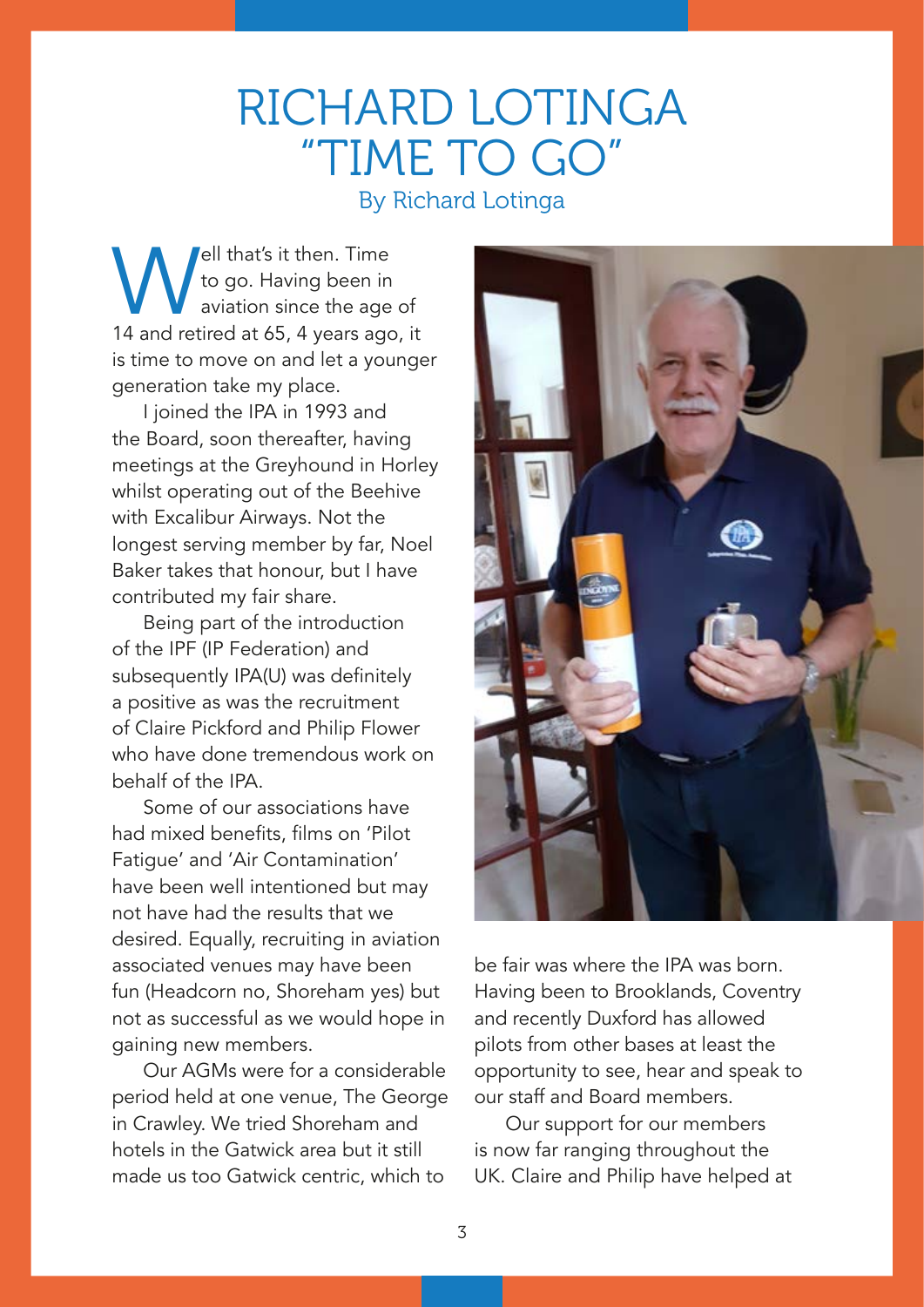tribunals in Edinburgh, the Midlands and the South-West, which as a result is making the IPA far better known. It has always been realised that 'word of mouth' can be the best form of recruitment.

From a personal point of view, I was the IPA representative in analysing the then new EASA FTL regulations. The introduction of EASA FTLs were a reduction in safety for the UK but a vast improvement on the working conditions experienced by pilots from other parts of the EU.

I have been on the Board for 25 years, an active Vice-Chairman and Chairman for a total of 7 or 8 years, Treasurer and latterly Company Secretary. The Executive Committee accelerated involvement with union matters taking much of the work with our Executive Secretaries, culminating in Philip Flower taking the reins.

Of course, in that time I worked

for Excalibur, ChallengeAir, Air 2000 which morphed into First Choice, Thomson and TUI. Aircraft included, A320 and A321, DC10-30, B757 and B767 not forgetting the small matter of Phantom FGR2 and FG1, Hawk, Hunter and Tornado GR1. The latter of course pre-IPA.

In another guise I continue with the Honourable Company of Air Pilots as a Liveryman and have produced a paper on GNSS and threats to commercial aviation and continue an active participation in the Space Technical Group.

Although retired, I shall take an interest in all things aviation related and throw in my two-pennyworth when appropriate.

'I am delighted that I am being replaced by an experienced pilot, Emily, who I'm sure will carry on the traditions (habits?) of the IPA and offer a slightly different perspective.  $\ddot{\cdot}$ 

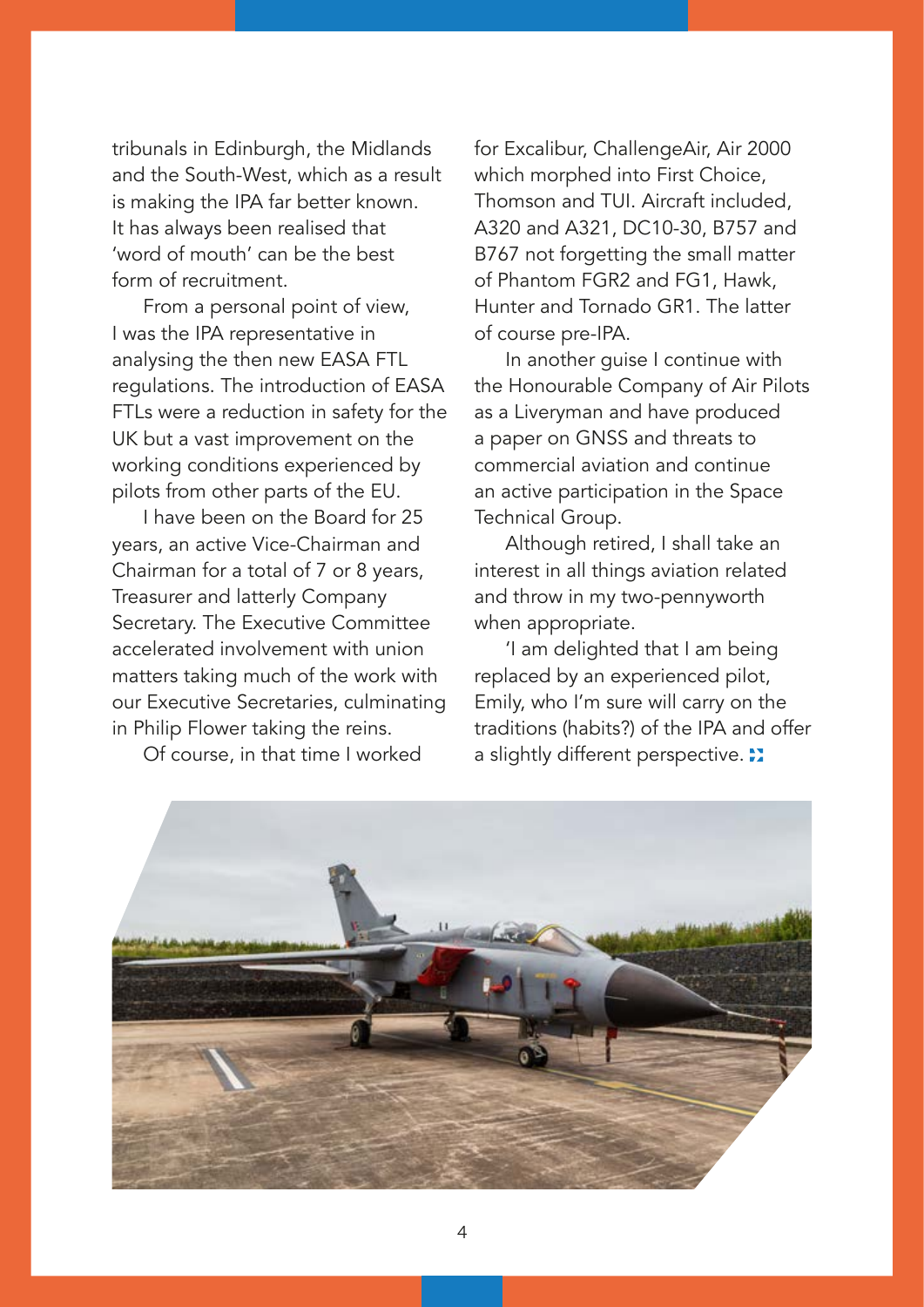## GENERAL SECRETARY REPORT

By Phil Flower



ust as we thought aviation wa<br>beginning to recover from the<br>drastic effects of the pandemi<br>another major blow is dealt to the ust as we thought aviation was beginning to recover from the drastic effects of the pandemic, industry. The war in Ukraine is an abomination which has rightly been condemned around the world. The horrors faced in Ukraine from air, sea and land are beyond words and cannot be condoned or excused.

The impact on aviation from the war has been rapid with airspace closing and aircraft being grounded. Re-routing will cost the industry as will the increase in fuel costs, which forward purchasing will stave off for a while but not for ever, and not for every business. Demand for travel has, as you would anticipate, also reduced.

Most of us will have never experienced the direct consequences of war, and we can only hope that remains the case. It is likely that

some of you may have family, friends or colleagues who are affected, which may have an impact on both personal and work lives. We are coming out of a pandemic which resulted in significant job losses in the aviation sector, and many thousands of deaths related to covid 19 one way or another. None of us know how long these two events will continue for, or what the long-term damage socially and economically will be across the world.

We continue to support our members who have been affected by the pandemic and will offer support to anyone affected by events in Ukraine. The IPA condemns the action being taken by Russia and any act of war. We sincerely hope that peace is restored in Ukraine soon, and that those affected will be able to go about rebuilding their lives safely. :